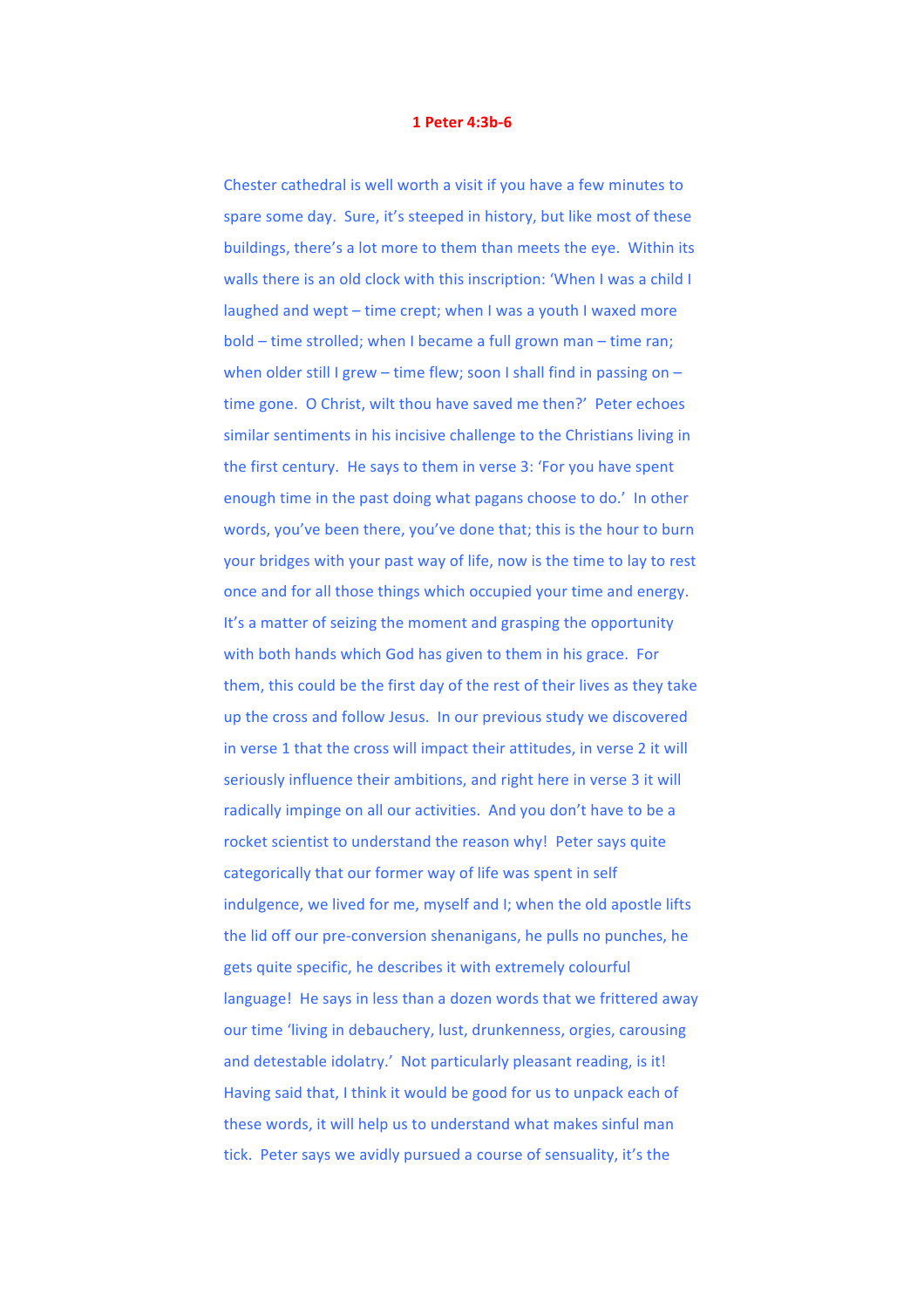Greek word 'aselgeia' that is employed here and it is used to describe the spirit which knows no restraint, the spirit which dares to sin any sin; basically, it is unbridled vice. In fact, in the NIV translation we have tended to use the old word 'debauchery' and that word meant an excessive indulgence in sensual pleasure. It is unchecked lawlessness, it's a lifestyle where the individual openly flaunts his pornography. These are actions that disgust and shock public decency. The next item on Peter's hit list of revulsion is the word 'lust' which has the idea of passion associated with it. It means evil desire. It is to be driven by the animal instinct, it's what happens when people engage in bestial behaviour. It is both a mindless and senseless indulgence in pleasures that passion pursues. I believe it goes way beyond sexual promiscuity into a realm where it includes the lust for revenge and the lust for money. At the end of the day, it is an insatiable desire for something that isn't mine, it is nothing less than pure greed! Then he uses another word which we're all fairly familiar with, he talks about drunkenness. This word literally means wine bubbling up and it conveys the idea of intoxication, that's the state of someone who is stupid drunk, it's the person who has had one too many; allied to that, habitual drunkenness could well speak of the inebriation that comes from taking drugs as well. Both are freely available in today's consumer culture and, in certain quarters, it is seen to be chic to indulge in both. The next word is translated orgies and it emerges from the Greek word 'komos'. It really refers to a wild party. The term was frequently used in extra-biblical literature to focus attention on a group of what we would call in today's speak, lager louts; these drunken yobs were, literally, staggering and swaying on the public highway, they were swaggering and singing their way through the streets causing more than a racket and creating a fair bit of havoc. And, by the way, back in Peter's day, such irresponsible behaviour was usually associated with the worship of false gods, the cults of the ancient time, like the worship of Dionysius or Baachus. Peter adds another word to his list which is strikingly similar to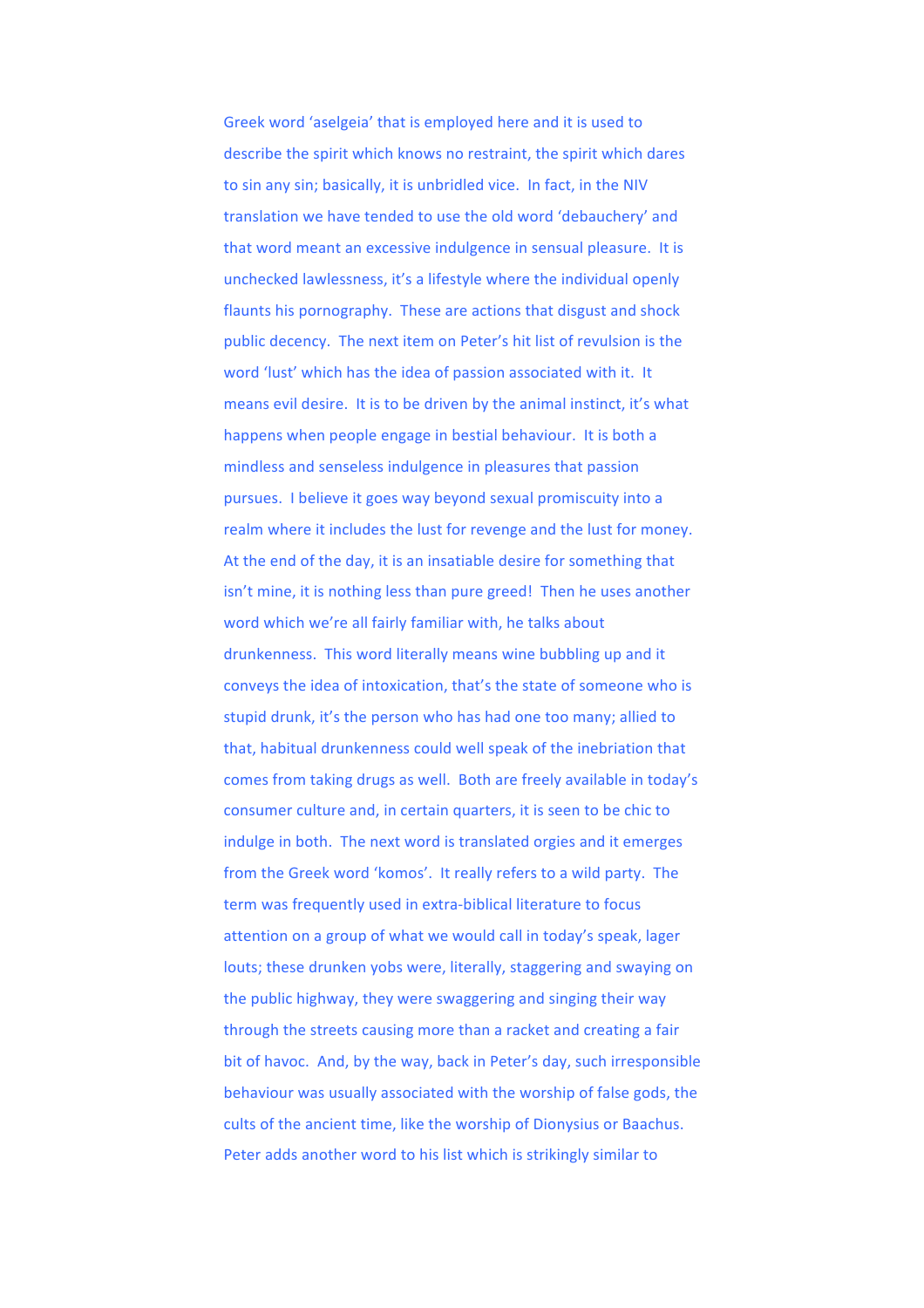orgies, he talks about carousing and that comes from the Greek word 'potos'. It speaks of drinking parties, boozing sessions. It's what happens when a handful of people get together and drink for the sake of drinking and, to a man, they end up the worse for wear. Peter's final inclusion is a reference to the worship of idols and, as we all know, that is an abomination to God. This means worshipping the creature, rather than paying homage to the Creator. We can so easily make an idol out of something or someone, and before we know it, our admiration can quickly turn to worship. When that happens, it's not long before we end up sliding further and further down the slippery slope. What fascinates me is this, so much of what Peter refers to was packaged up and tied up in a ribbon called religion; it was justified as a form of worship to a deity! Isn't it amazing how man always tries to rationalise his vulgar lifestyle? All of these activities describe a whole miserable spectrum of pleasure seeking consumption ranging from wanton substance abuse to wild free-for-all sexual parties. And there we were, we thought in our naïveté that these things represented life in the fast lane of the third millennium! The plain fact is, when it comes to a shameless, pagan lifestyle, nothing is new! Peter says quite explicitly, that's what life was like in the former days, in the bad old days; that's what we were like prior to entering into a personal relationship with Jesus Christ. But, thank God, things are different now, God's grace has brought about an incredible and mind-blowing transformation. As Chuck Swindoll says: 'What is so liberating about our relationship with Christ is that he fills the void in our lives that we once tried to fill with all that garbage. With the void filled, the gnawing emptiness that accompanied it is gone too. And with the emptiness gone, we no longer crave the things we used to crave.' That's where the people of God are different from the pagan's in the world, that's where we stand out in a crowd, that's where the light shines in the darkness; and, invariably, the darkness reacts to such a light. In fact, the predictable response of our former friends and companions is quite understandable. Peter informs us in verse 4,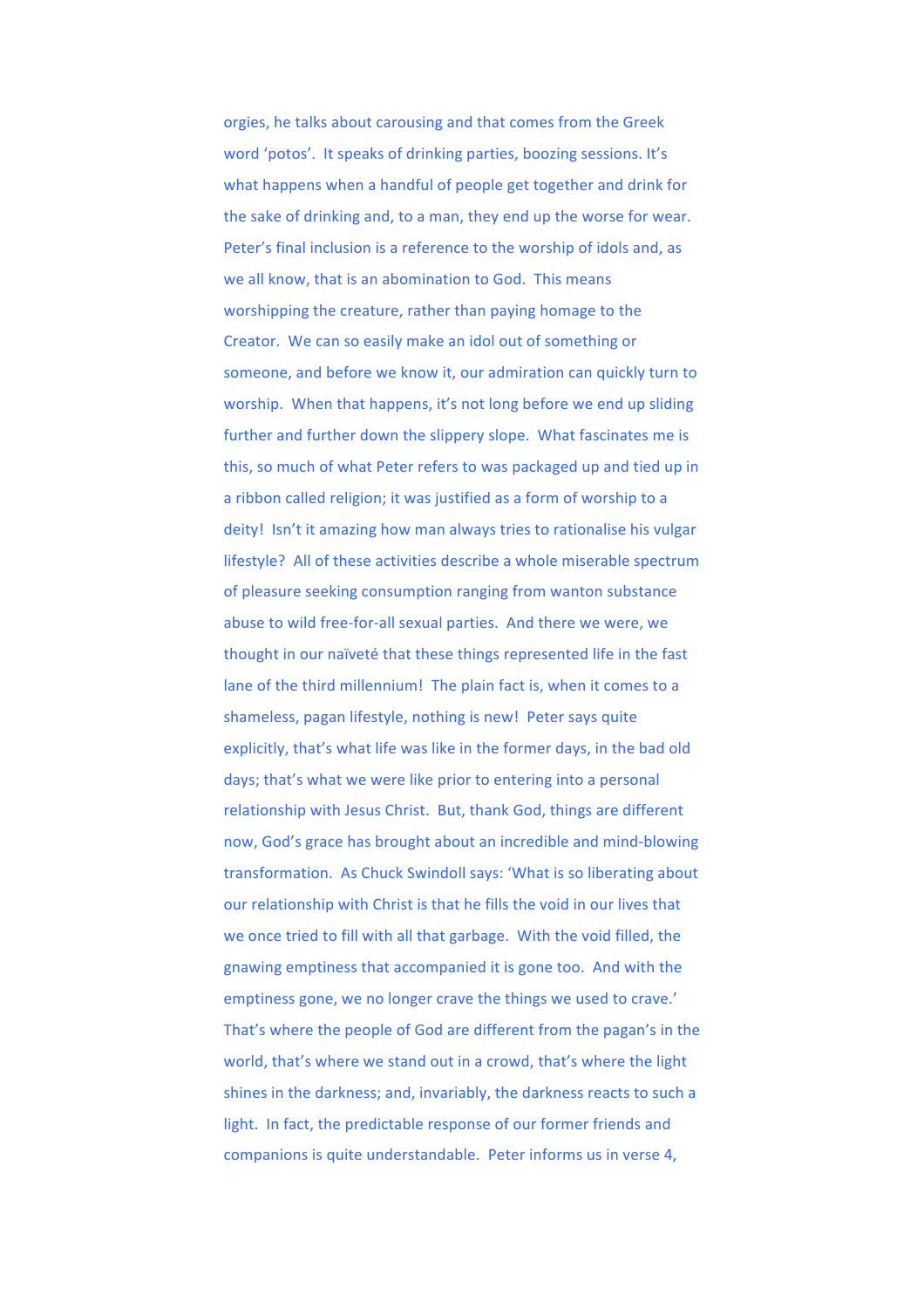'they think it strange that you do not plunge with them into the same flood of dissipation, and they heap abuse on you.' You know, he couldn't have said a truer word! He hits the nail on the head; if we love the Lord, we've all been down that road at one time or another. People think we're weird just because we no longer do the things they spend their time doing, they treat us as if we have come from another planet, they see us as a bunch of oddballs or misfits in society, they ostracise us and we end up being fodder for their verbal taunts and abuse. I was intrigued to discover that the verb means to be astonished, to be surprised, to be shocked. And, as if to add fuel to the fire, it includes the idea of taking offense. In other words, such folk resent us because we have changed sides. Drawing the line in a new life will antagonise former friends. They will find our new code of conduct bizarre, even threatening. If the truth be told, some of them even go so far as to take it personally and I'm sure some of them end up on a proverbial guilt trip. To them, it doesn't make an awful lot of sense for they think we're being downright crazy, it doesn't add up and no matter how hard they try, they just can't figure us out! The picture emerging from his vivid language is that of a large crowd running together in a mad, wild race; it's a kind of melee with people going over the top. The term 'flood' which is used only here means primarily the confluence of waters. It has the concept of waters coming together to flow. Some commentators suggest that Peter has in mind the idea of a cistern, other Bible scholars prefer the idea of refuse pouring into a cesspool. I think the second one is a more accurate reflection of what Peter is saying! Dissipation means the state of evil in which a person thinks about nothing but evil; he doesn't think about his health, he doesn't think about the state of his finances, he doesn't think about guarding his personal reputation, he doesn't think about his character; all he is interested in is indulging his passion in sin. It seems to me from people watching that there is such a burning passion in sin that people are content to live their lives as if there was no tomorrow, they appear to have an irresistible and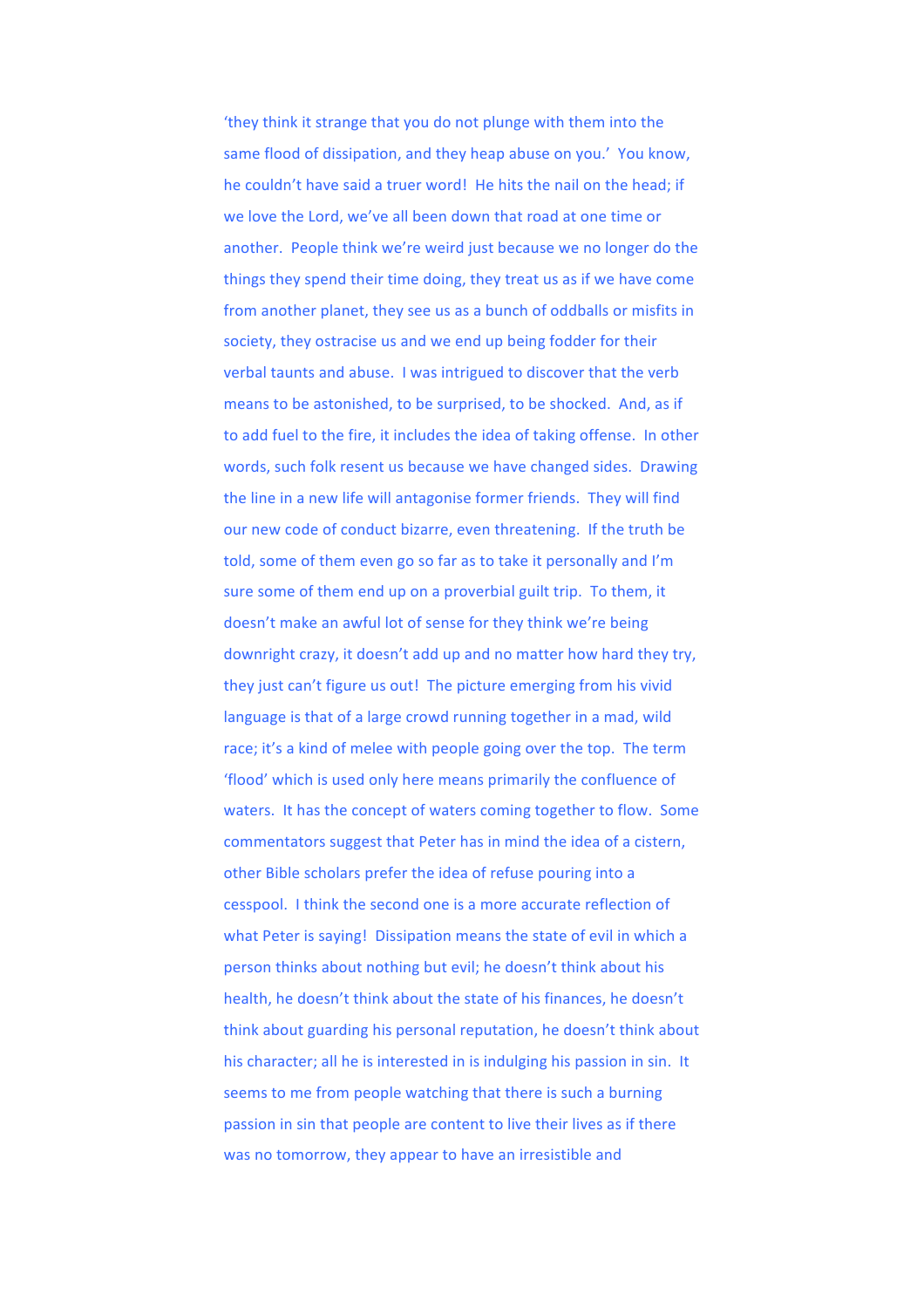irrepressible basic instinct which carries them feet first into the cesspool of dissipation. They're like iron filings to a magnet, there's a pull, there's an attraction. And, so far as Peter is concerned, that is hardly a spa for a Christian, it's hardly the best place for you to be; but, don't forget, remember that's how it was! Now they know a better way, a way that their scornful friends could not imagine. One writer puts it like this: 'Fervent love of brothers and sisters in Christ had replaced lust, alert awareness of the times had replaced drunken stupor, but above all, the joyful adoration of the risen Lord had replaced the folly of idolatry.' The punchline is: no turning back! The reason is: the way you are is different from the way you were! They could sing the words of the song with fresh meaning: 'Past put behind us, for the future take us, Lord of our lives, to live for Christ alone!'

Verse 5 is a stark reminder that God has the final say when it comes to sinful man. The bottom line is, one day they will meet their Maker, they will face the ultimate judgment; they may live their lives on the run down here but there's no hiding place afforded to them in that day of accountability, for we read: 'But they will have to give account to him who is ready to judge the living and the dead.' Peter has a few words to say about it here; when you fast forward to Revelation 20 you will discover that John is on the same wavelength when he writes about the great judgment morning. The only difference is, he has a lot more to say about it! What emerges is this, the one who will sit in court as our Judge is the one who hung on the cross as our Jesus! This promises to be an awesome moment as sinners stand in the dock before an angry God. T S Eliot, writing about this momentous occasion, cautions the individual to 'be prepared for him who knows how to ask questions.' If men are alive when God calls them to face the music, they will be brought in to appear before the judge of all the earth; if they have died, that poses no problem to the great and mighty God, they will be raised and in God's good time they will be brought to book. I like the way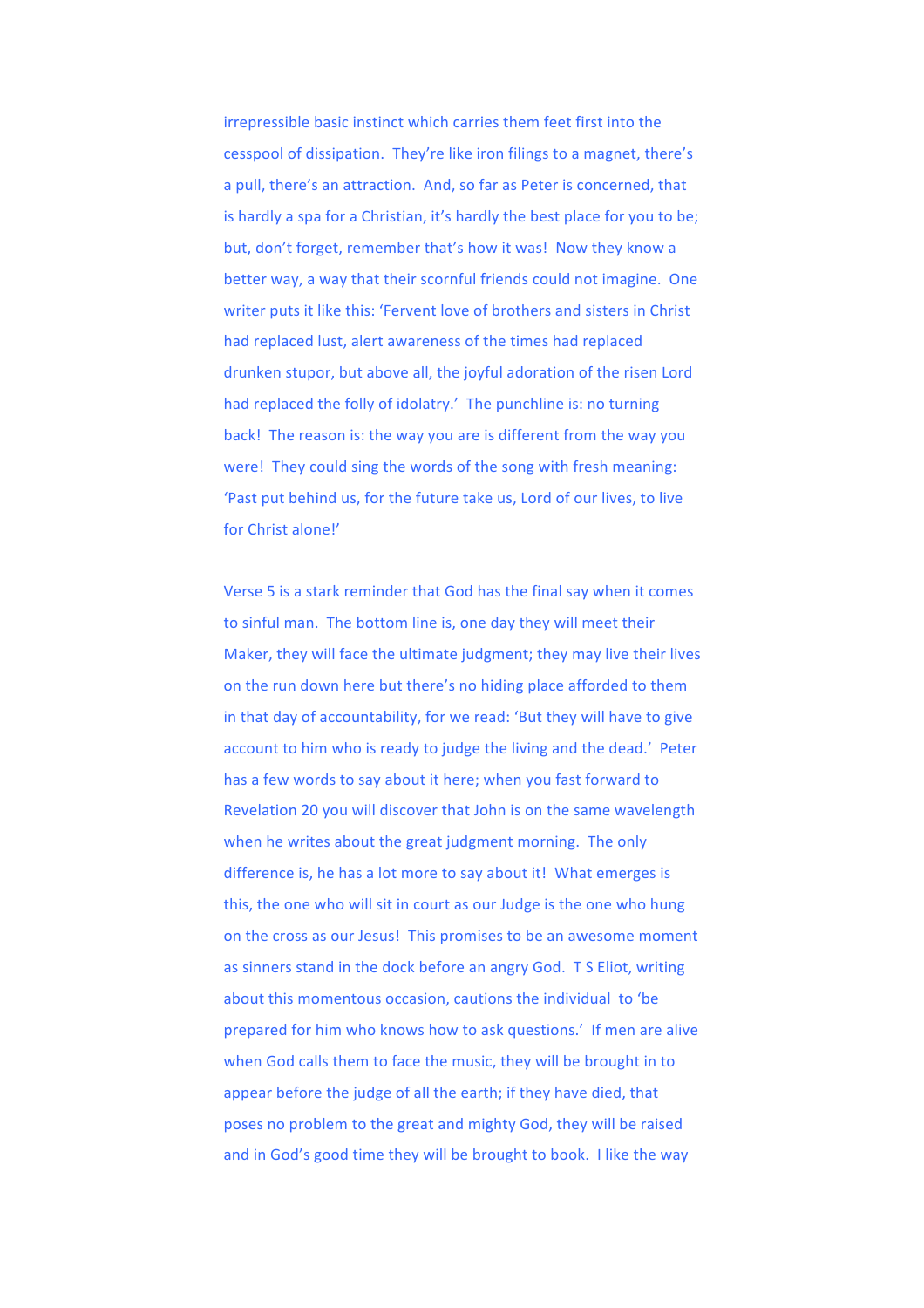Stuart Briscoe describes the drama unfolding, he writes: 'The living and the dead who are dead to Christ because they flatly rejected the cross, because they manufactured their own messiah, because they created their own Christ and have absolutely no antidote for their sin will be told by Jesus, "Depart from me, I never knew you".' Peter's choice of words in verse 5 is hugely significant. When he says 'they will have to give account' he is employing a bookkeeping term. It means to pay back. The baseline is: these folk who are pagan in their mindset, who spend their life casting aspersions on the people of God and who malign believers are amassing a debt that they will spend all eternity paying back. In that day, as it were, they can't plead the poor mouth! God has it on his books and they will have their day in court! Paul writes on a similar vein in Romans 3:19 when he reminds us that every mouth will be gagged and noone will have a defense. They will be struck dumb before a holy God, before the great white throne of judgment, without defense, without an advocate, and with no excuse! What men don't always realise is that the Lord is ready to judge, he could initiate the process in the next twenty-four hours if he chose to operate within that particular framework; he could start the ball rolling today, tomorrow, next week if he wanted to; the only reason for the apparent delay is to give careless men a further chance to repent of their sin and make their peace with God. I can assure you, the fact that he has not returned as yet must not be taken as an indication of tardiness on his part nor is it a coded message that he has cancelled his original schedule and is now working on plan B; if anything, his temporary delay is nothing more and nothing less than a postponement. That faint glimmer of hope, that flickering light in the darkness is based on the words of Peter in his second epistle when he writes in 3:9 that 'the Lord is not slow in keeping his promise, as some understand slowness; he is patient with you, not wanting anyone to perish, but everyone to come to repentance.' It seems to me that there is another incentive for us to turn our backs on sin and that's what Peter advocates in verse 6. There we read: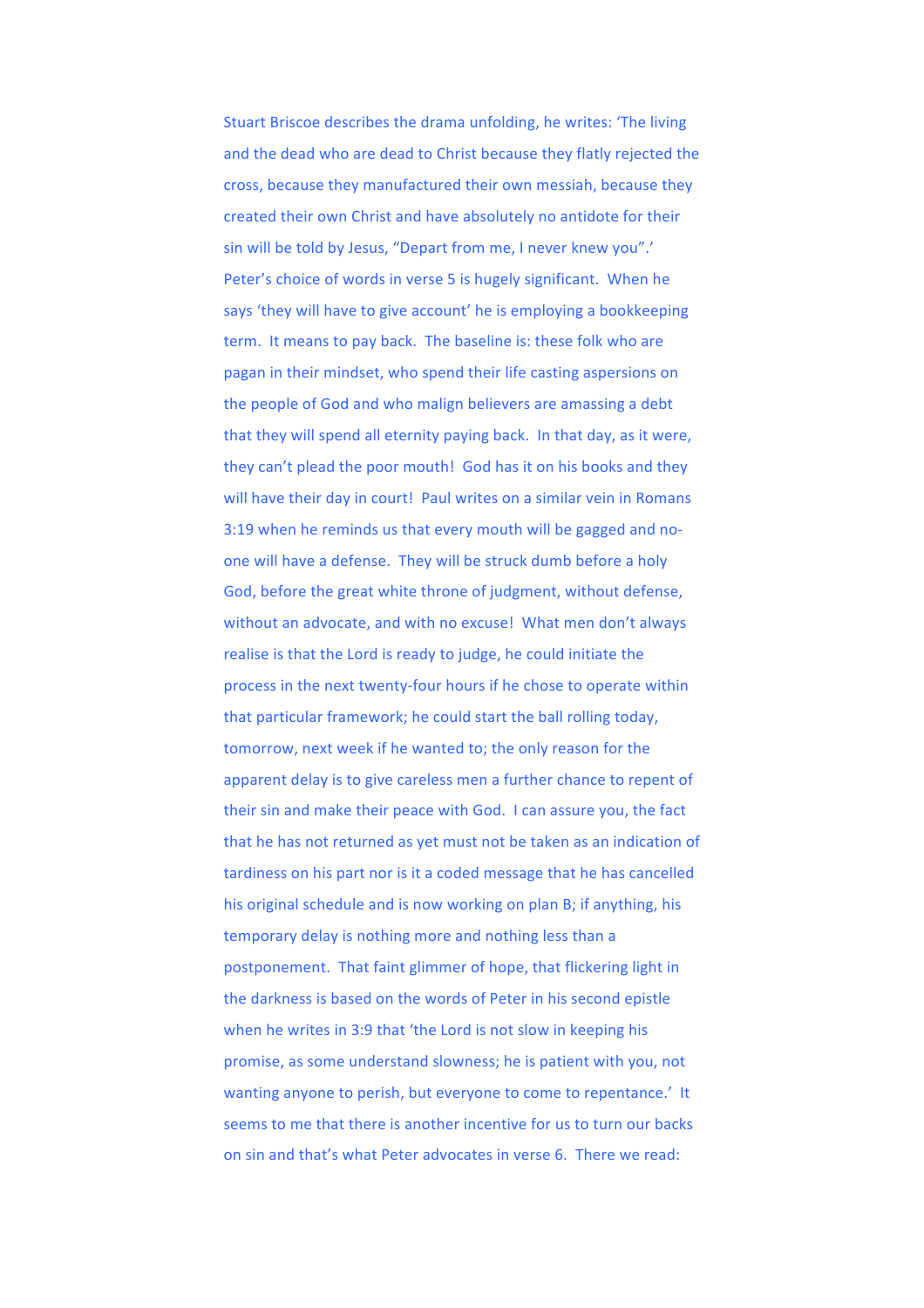'For this is the reason the gospel was preached even to those who are now dead, so that they might be judged according to men in regard to the body, but live according to God in regard to the spirit.' This is truly a wonderful verse and it is one that is pregnant with gospel truth. It is a verse uniquely marked by the twin pillars of simplicity and profundity. The gospel which Peter makes reference to is none other than the message of Jesus Christ and him crucified, it's the summary statement which Paul spells out for us in 1 Corinthians 15:3,4. This is the saving message of salvation in Christ alone by faith alone through grace alone! We are also informed in the verse that this proclamation was made in the presence of those 'who are now dead'. I believe this refers to those believers who responded positively to the invitation to follow Christ and who are now with the Lord. The chances are that some of them had been martyred, some of them paid the supreme sacrifice; maybe some in the association of those to whom this letter was sent had died for their faith in Jesus. And so, the thought uppermost in Peter's mind is that the authentic believer who is living under the dark clouds of persecution and repression, the person who finds himself in a nowin situation where he is on the receiving end of uniust harsh treatment, the sincere individual who has had more than his fair share of punishment for one reason or another and perhaps even stared death in the eye, says Peter, such a person should be willing to suffer knowing there is triumph because, though he may die in the flesh as a man, he will live in the spirit according to the will of God. The bottom line is, Peter is reminding us that God has an overriding purpose for our lives, he is one hundred percent committed to us, he has promised us that through death we will ultimately overcome sin. It doesn't matter what angle you view it from, that has to be seen as the icing on the cake for the real Christian for that is looking at life from an eternal perspective. When all is done and dusted, Peter has taken us right back to where we started, we have come full circle: all that death can do is bring us into everlasting life in the presence of God! That is tremendous!